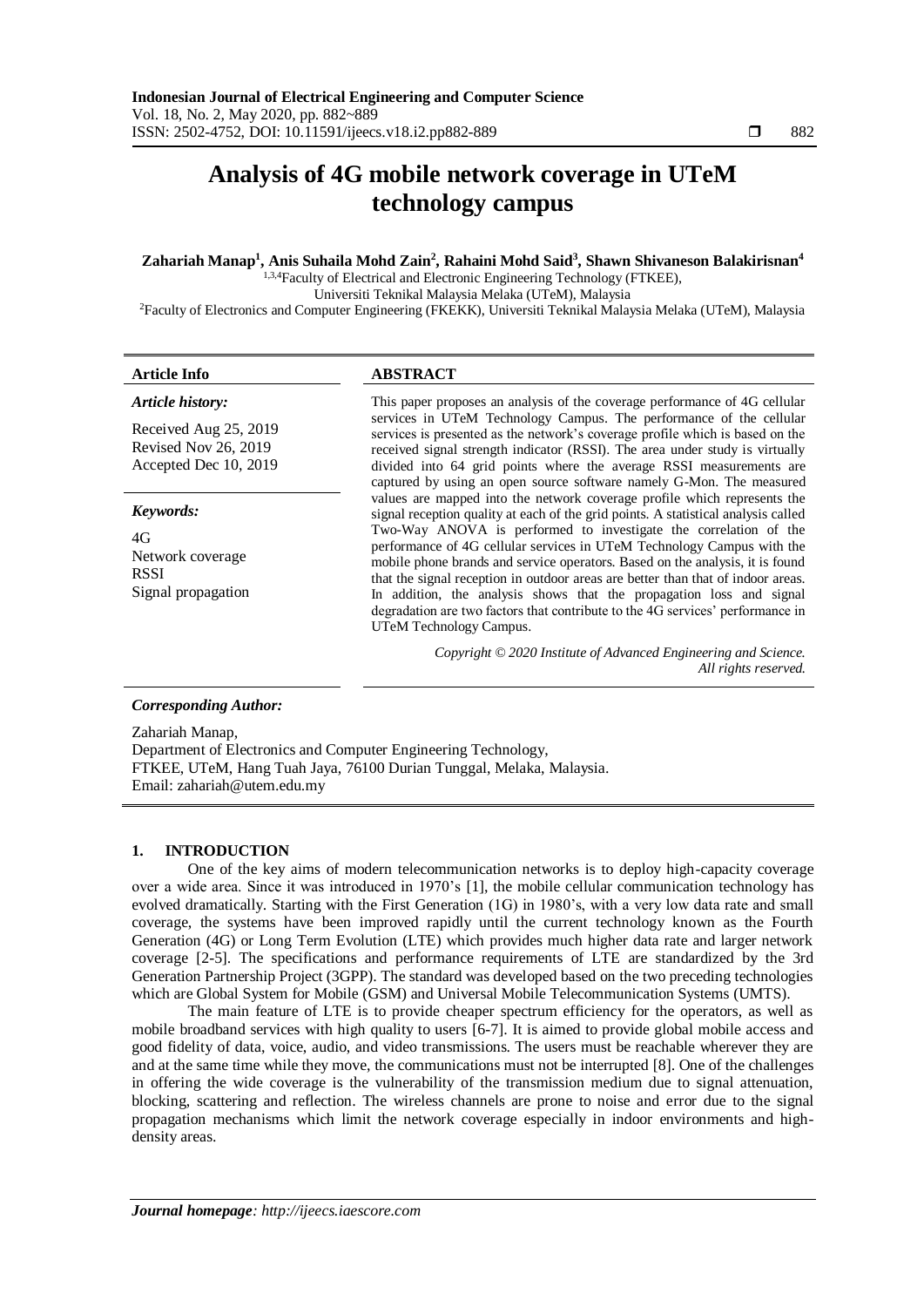Several works have been performed to analyse the performance of cellular network coverage in outdoor [4-5], indoor [9-12] and outdoor-indoor environments [13-18]. The analysis from previous works shows that the network coverage performance in indoor environments differs from that of outdoor environments. While the outdoor signal propagations are easier to be estimated, indoor coverage estimation needs an accurate physical information of the site such as the construction materials and furniture arrangement. Therefore, predicting the received signal strength (RSS) for a mobile station (MS) located inside a building based on an outdoor propagation model is impractical. In that respect, a better network planning for a specific area especially in indoor environments can be achieved by capturing and analysing the real RSS measurements in that particular area.

The main objective of this paper is to investigate the 4G cellular networks' signal quality in UTeM Technology Campus. The signal quality is presented as the network's coverage profile which was generated based on the received signal strength indicator (RSSI). The RSSI measurements were obtained through an open source software namely G-Mon which was installed on two different mobile phone's brands. The area under study is virtually divided into 64 grid points where the average readings were captured at each of the points and mapped into the network coverage profile. Also, a statistical analysis was carried out to investigate the correlation of the quality of signal reception between mobile phone brands and service operators.

The rest of this paper is organized as follows. Section II reviews the mobile radio wave propagation and Section III describes the methodology that has been carried out in this work. The results and discussion are presented in Section IV. Finally, Section V draws the conclusion of the work.

# **2. MOBILE RADIO WAVE PROPAGATION**

Generally, the celllular radio propagation models can be categorized into two main classes which are outdoor and indoor propagation models. The performance of 4G cellular networks at any distance from the BS relies on the quality of the signal reception. Good signal reception guarantees higher throughput and continuous connectivity. The most basic cellular radio propagation model is the free space propagation model that describes the relationship between the RSS and transmitter-receiver (T-R) separation. The RSS at a specific distance, d is given by  $(1)$ .

$$
P_r(d) = \frac{P_t G_t G_r \lambda^2}{(4\pi)^2 d^2} \tag{1}
$$

where  $P_t$  is the transmitted power,  $G_t$  is the transmitter antenna gain,  $G_r$  is the receiver antenna gain,  $\lambda$  is the wavelength in meters and d is the T-R separation in meters. While (1) gives a rough signal reception prediction, real measurement should also consider many other factors such as the terrain and landscape characteristics in which the MS and base station (BS) are located. The free space propagation model considers only free space condition where there are no obstacles between the BS and MS. A better and accurate propagation models are needed to simulate the effects of the surrounding obstacles. Moreover, rapid demand for cellular radio communications has forced the continuous enhancement study on the radio propagation in cellular networks to verify the wireless channel performance according to technology requirements.

In the environments that are rich with obstacles and scatterers, the transmitted signals will experience reflection, diffraction and scattering which affect the RSS [19]. The Okumura-Hata and COST-231 are two empirical models that describe the signal propagation in different clutter type environments more accurately. The Okumura-Hata model gives the estimation of mobile signal's path loss in high-density areas for the carrier frequency of 700MHz to 1500MHz. The median path loss calculation based on Okumura-Hata Model is given by (2):

$$
L_{50}(dB) = 69.55 + 26.6 \log_{10} f_c - 13.82 \log_{10} h_{te} - \alpha (h_{re}) + (44.9 - 6.55 \log_{10} h_{te}) \log_{10} d \tag{2}
$$

where the terms  $f_c$ ,  $h_{te}$  and  $h_{re}$  represent the carrier frequency, transmitter antenna height and receiver antenna height respectively. The term  $\alpha(h_{re})$  is the correction factor for MS antenna which is calculated according to the clutter type such as urban, sub-urban and countryside.

The COST-231 model is an extension of the Okumura-Hata model which covers the carrier frequencies that range from 1500 MHz to 3500MHz. This model is more accurate as it consists of a correction constant for urban, suburban and rural environments. The median path loss calculation based on the COST231 model is given by (3):

$$
L_{50}(dB) = 46.3 + 33.9 \log_{10} f_c - 13.82 \log_{10} h_{te} + c_m - \alpha(h_{re}) + (44.9 - 6.55 \log_{10} h_{te}) \log_{10} d
$$
\n(3)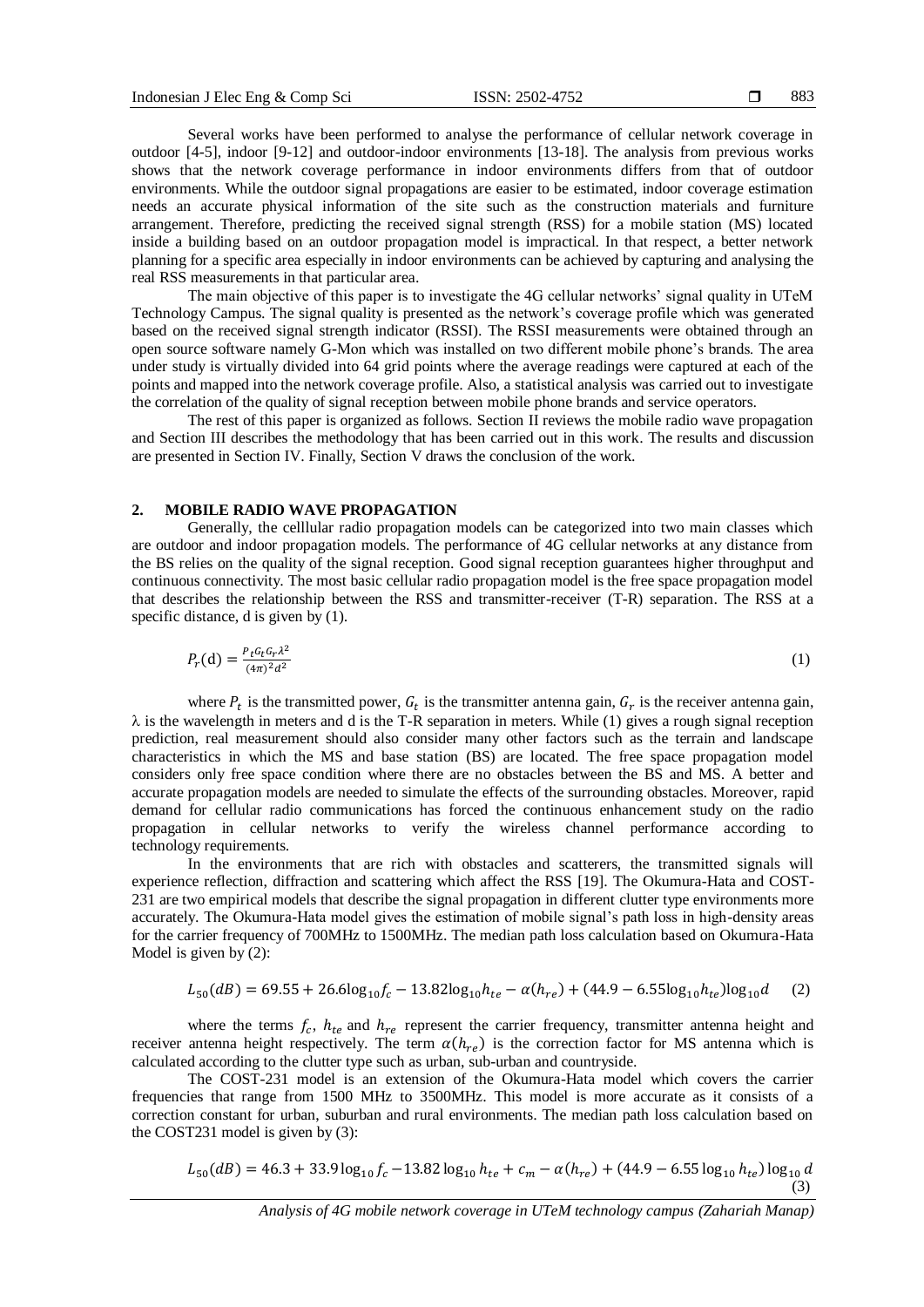The notations used in (3) are similar to that of (2), while the correction constant, cm is defined as 0 dB for the case of suburban or open environments and 3 dB for the case urban environments.

The original Okumura-Hata model was developed based on the measurement campaign carried out in the city of Tokyo, Japan. Therefore, the model specifically represents the radio signal profile in the city. Despite this model can be used for radio signal prediction in other cities, it requires a correction to suit the environmental characteristics of that particular city. Numerous works have used Okumura-Hata model as the basis to predict the radio signal strength in different areas and frequency bands. The authors in [20] proposed a site-specific propagation model based on Okumura-Hata model to predict 900 MHz radio signals in Egypt. The proposed model shows an improvement in the signal strength prediction when compared to the original model. Similar works are also found in [21-22] which consider an area in Nigeria and Cameroon respectively. Apart from those works, a meticulous study was carried out to investigate the effect of spatial and time changes ratios in the measurement of wave propagations in indoor and outdoor environments [23]. Based on the measurement results, two propagation models were proposed as the enhancement of the free space and COST-231 model.

In the case where the BS is located outside the buildings, the propagation of the wireless signal from outdoor to the indoor is influenced by the building's wall structure and indoor furniture (scatterers) arrangement [16, 24]. The propagation model of the signal transmitted from an outdoor BS to an MS located in a building is described in Figure 1. The outdoor-to-indoor propagation loss is calculated by using the COST-231 Building Penetration LOS model [17, 25] as in (4):

$$
L_{50}(dB) = L_f(S + d) + W_e + WG_e(1 - \cos\theta)^2 + \alpha(d - 2)(1 - \cos\theta)^2
$$
\n(4)

where  $L_f(\cdot)$  is the free space propagation loss between the BS and MS, and  $\alpha$  is the indoor attenuation constant. The term S and d denotes the distance between the BS and the wall penetration point and the distance between the wall and the MS respectively. The symbol  $\theta$  represents the angle between the direction of signal's arrival and the normal line of the wall at the point of penetration. The term We and WGe represents the loss of the external wall when  $\theta$  is 0o and when  $\theta$  is 90o respectively.



Figure 1. The COST-231 Building Penetration LOS model

# **3. METHODOLOGY**

The flowchart in Figure 2 describes the overall process of capturing and analysing the performance of 4G cellular signals in UTeM Technology Campus. The analysis is started by selecting the area under study. As shown in Figure 3, the area of study encloses 6 buildings which are Fakulti Teknologi Kejuruteraan (FTK) building, Fakulti Kejuruteraan Mekanikal (FKM) building, cafeteria, Factory 1, Factory 2 and Factory 3, and two car park areas. With the aid of the map plan obtained from Google Earth, the area under study is sectorized into 64 grid points as depicted in Figure 3.

The RSSI of 4G cellular signal at each of the grid points were measured by using an open software named G-Mon which was run on two different brands of mobile phone. By considering the available resources, a Xiaomi Redmi 3S and Asus Zenfone 4 are used in this work. Also, only two service providers are considered in this work which are Digi and U-Mobile. Four datasets are recorded by using four mobile phone brand-service provider combinations; Xiaomi Redmi 3S-Digi, Xiaomi Redmi 3S-U-Mobile, Asus Zenfone 4-Digi and Asus Zenfone 4-U-Mobile.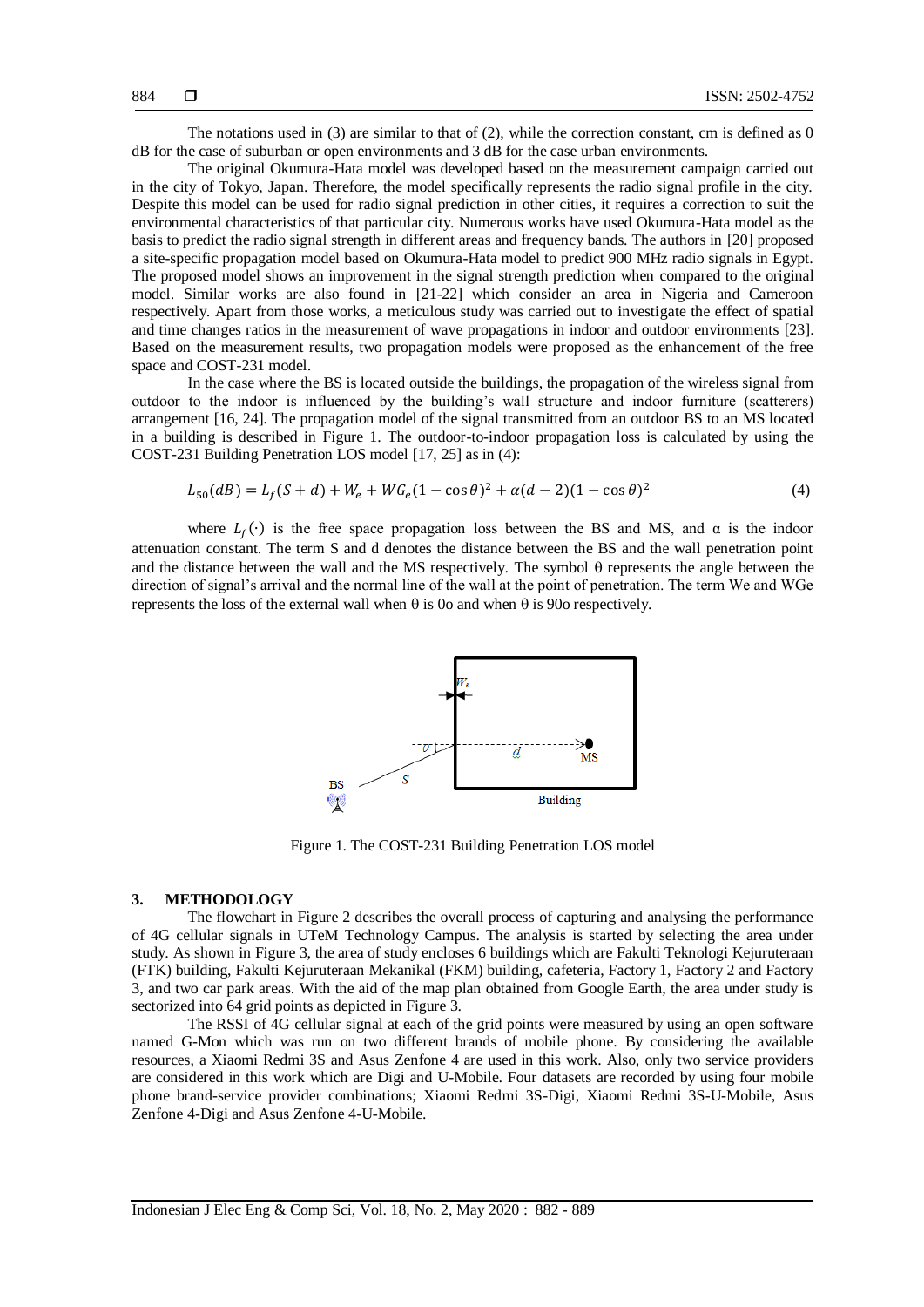

Figure 2. The flowchart of the methodology

Based on the measured data, the 4G network coverage is generated by mapping the RSSI values by referring to the standard RSSI level index in Table 1. Finally, a two-way ANOVA is used to investigate the correlation of the signal reception between mobile phone brands and service providers.



Figure 3. The map plan of the area under study

| Table 1. The RSSI Level Index |                |  |  |  |
|-------------------------------|----------------|--|--|--|
| Signal Strength Description   | RSSI (dBm)     |  |  |  |
| Excellent                     | $> -65$        |  |  |  |
| Good                          | $-65$ to $-75$ |  |  |  |
| Fair                          | $-75$ to $-85$ |  |  |  |
| Poor                          | $< -85$        |  |  |  |

# **4. RESULT AND DISCUSSION**

The results obtained from the measurement series are analyzed by using two methods. The first analysis shows the network performance in visual representation based on the RSSI level index. The second analysis was carried out by a statistical mean called Two-Way ANOVA.

# **4.1. Network Coverage Profile**

The measured RSSI for the four datasets are presented in terms of network coverage profile as depicted in Figure 4(a) through Figure 4(d). From the figures, it can be grossly seen that all datasets strongly agree to each other by producing an almost similar profile pattern. The profile patterns show that the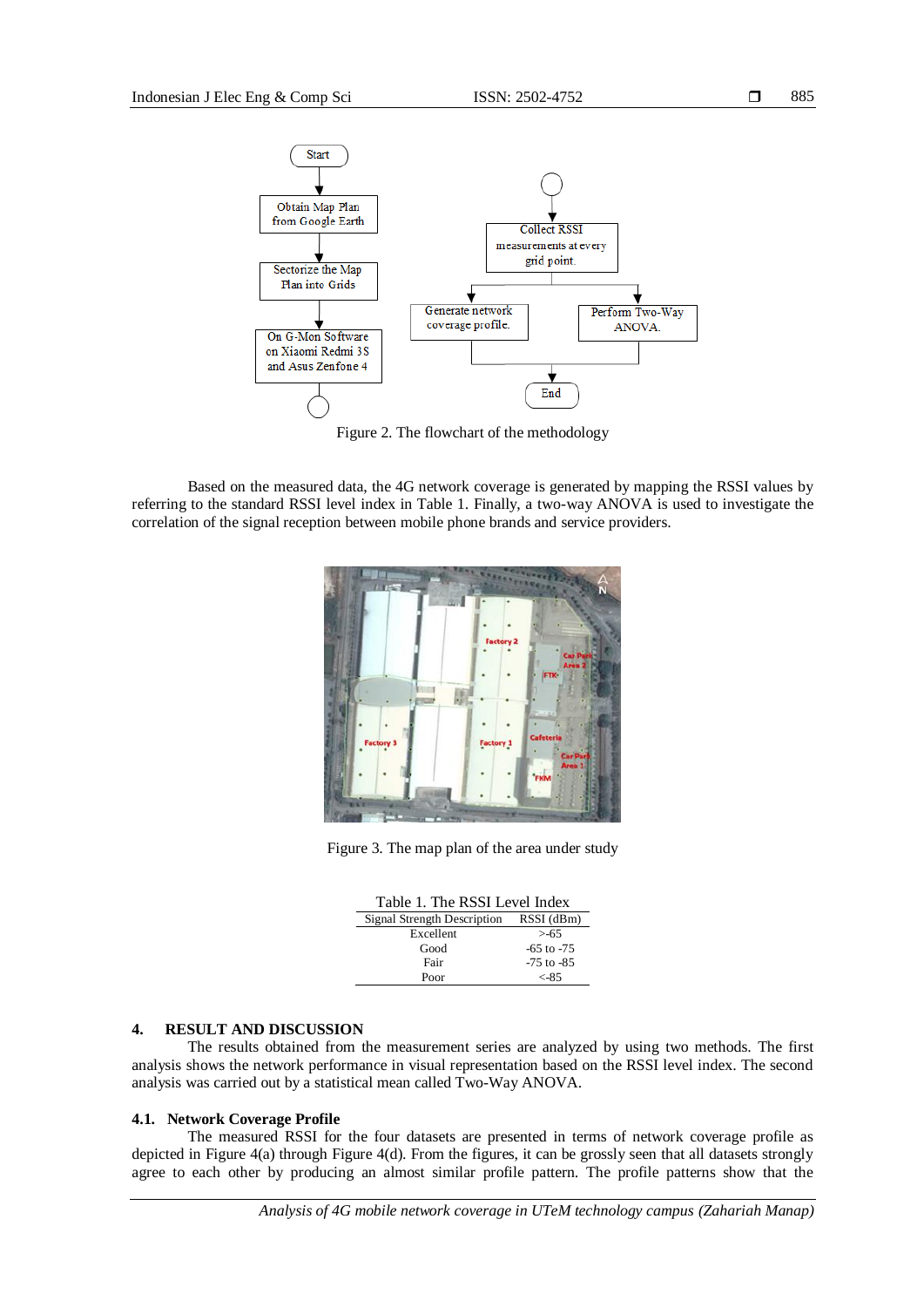performance of 4G cellular signal in the outdoor area of the two car parks ranges from excellent to good RSSI, while FKM building, cafeteria and FTK building have good RSSI. For the indoor area of Factory 3, it can be said that the overall 4G cellular signal's performance is fair, with some parts of the area have poor signal reception. On the contrary, the indoor areas of Factory 1 and Factory 2 show very poor performance where the RSSI at almost of the grid points in these two buildings is recorded less than -85dBm. Also, the same pattern is observed along the walkway heading Factory 3.

It is obvious to see from the network coverage profile that the 4G cellular services are very excellent in outdoor environments as the probability of shadowing effect is low. While in indoor environments, the performance varies depending to the building's location and structure.

# **4.2. Statistical Analysis**

The statistical mean analysis is carried out to further investigate the factors that lead to the resulted network coverage profile. For that purpose, a Two-Way ANOVA was performed to examine the correlation between all four datasets. The intention of the analysis is to test whether service providers significantly affect the signal reception quality in UTeM Technology Campus. Furthermore, the analysis also investigates the effect of using different brand of mobile phones. The null hypothesis of the test says that the mean of the two data groups is similar.

Table 2 summarizes the ANOVA table of the test. The result in the first row of the table shows the correlation between two different groups of samples which represents two different brands of mobile phone. The p-value of 0.868878 is greater than the critical value (0.05). This suggests that the null hypothesis must be accepted. In other words, it is said that there is no significant effect of using different brands of mobile phone on the signal reception quality. Similarly, the p-value yielded when two different service providers are compared is 0.464817 which is greater that the predetermined critical value. Thus, it is said that the mean of the data of the both groups has a small difference, leading to the conclusion that using different service providers merely affect network coverage.



Figure 4. Mobile Network coverage profile (a) U Mobile (Xiaomi Redmi 3s), (b) U Mobile (Asus Zenfone 4), (c) Digi (Xiaomi Redmi 3s), (d) Digi (Asus Zenfone 4)

The fourth row of the table describes the interaction of the data measured by using two different brands of mobile phone and the service providers. Once again, the test confirms that there is no significant difference of using different brand of mobile phone while subscribing to any of the two services. From the network coverage profile in Figure 4(a) through Figure 4(d), it can be said that the mobile signal quality in UTeM Technology Campus is divided into four zones involving outdoor and indoor environments as summarized in Table 3.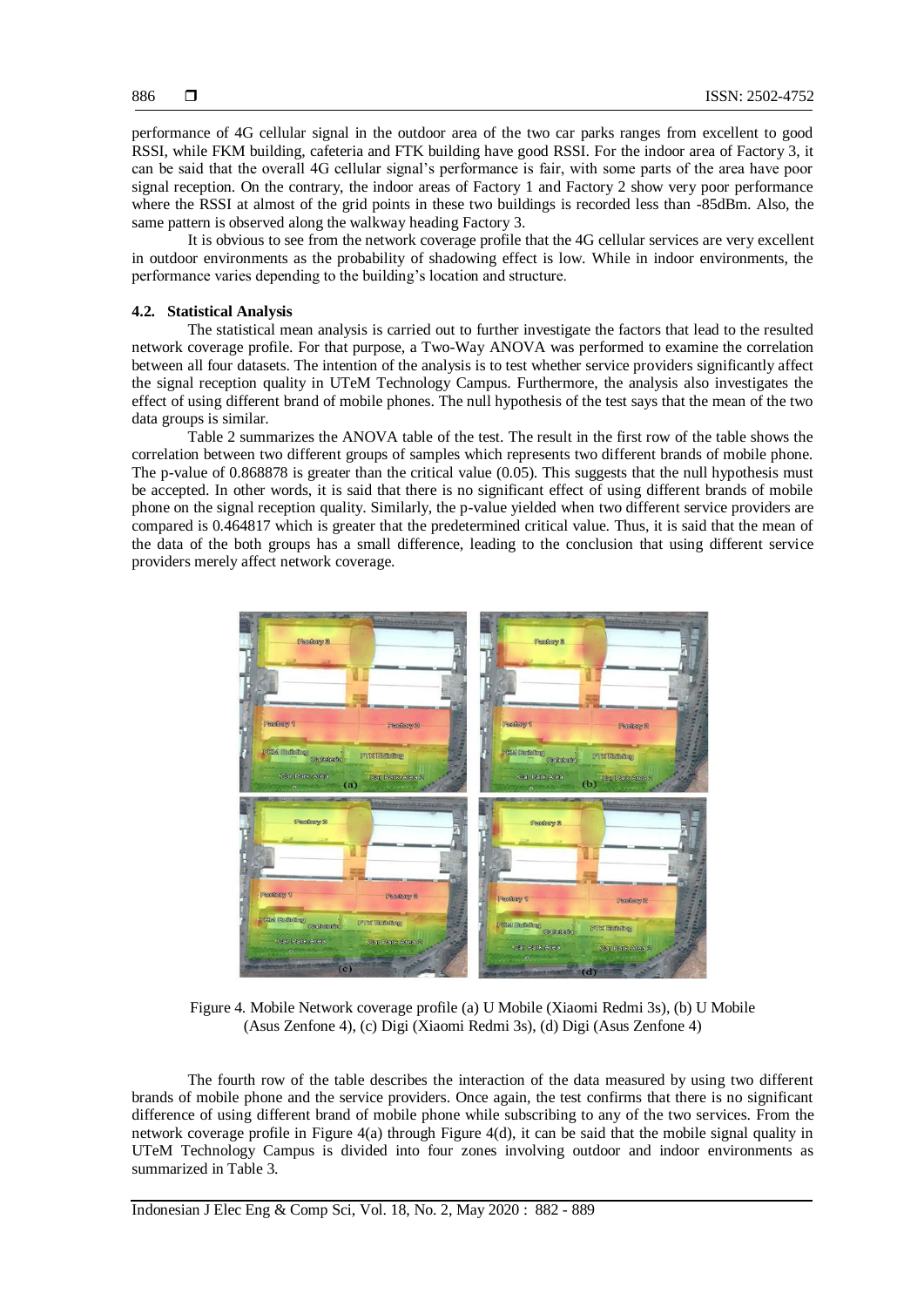The observation is validated by the statistical analysis of the data which conclude that the zoning of signal reception is independent of either service providers or brand of the mobile phones. Zone 1 covers the two car park areas which are outdoor environments. The excellent signal reception in Zone 1 portrays the line of sight (LOS) condition where the mobile signals transmitted by the nearby BSs can easily reach the open areas where no major obstacles present. Zone 2 which has good signal reception covers FTK building, FKM building and Cafeteria. Since Zone 2 is an indoor environment, the reception in this zone is worse than that of Zone 1 due to the non-line of sight (NLOS) signal propagation. Conversely, Zone 3 and Zone 4 are also affected by the NLOS signal propagation. However, the reception in these zones is worse when compared to that of Zone 2. This suggests that apart from NLOS signal propagation, the design structure of the building is another factor that affect the network coverage quality.

Table 2. Comparison between Two Different Smartphones under U Mobile Network using ANOVA

| Source of Variation         | SS          | df   | <b>MS</b>   | F        | P-value  | F crit   |
|-----------------------------|-------------|------|-------------|----------|----------|----------|
| Sample (Handphone brands)   | 2.977781641 |      | 2.977781641 | 0.027308 | 0.868878 | 3.878624 |
| Columns (Service providers) | 58.43646914 |      | 58.43646914 | 0.535901 | 0.464817 | 3.878624 |
| Interaction                 | 86.08360352 |      | 86.08360352 | 0.789443 | 0.375116 | 3.878624 |
| Within                      | 27478.95691 | 252. | 109.0434798 |          |          |          |
| Total                       | 27626.45477 | 255  |             |          |          |          |

Table 3. The Zones of 4G Signal Reception Quality

| Zone               | Area                          |
|--------------------|-------------------------------|
| Zone 1 (Excellent) | Car park areas (outdoor)      |
| Zone $2$ (Good)    | FTK, FKM, Cafe (indoor)       |
| Zone 3 (Fair)      | Factory 3 (indoor)            |
| Zone $4 (Poor)$    | Factory 1, Factory 2 (indoor) |

Based on the observation, it can be said that the poor 4G signal reception in the factory buildings is due to the location and the buildings' design structure. The design structure of the factory buildings differs from the FTK and FKM buildings in such a way that the two buildings are tall and surrounded with glass walls whilst the factories are the lowest yet widest buildings in the area. This factor prohibits the penetration of direct signals into the buildings. In addition, the buildings' interiors are rich with wall structures that divide the space into partitions and furniture that act as scatterers. The walls and scatterers are the agents that promotes the occurrence of multipath or fast fading due to destructive interference of multiple reflected signals received by the mobile phones.

# **5. CONCLUSION**

This paper measure and analyze the RSSI of 4G signals provided by two service operators in UTeM's Technology. The objective of the paper is to show the network coverage profile of the two operators and carry out initial investigation of the factors that contribute to the signal reception quality in the campus. The network coverage profiles produced from four datasets show that the area is divided into four zones based on the signal reception quality which are excellent, good, fair and poor areas. In addition, it is prominent to see that the signal reception quality in outdoor area is much better than that of indoor area. Based on the analysis, we suggest that propagation loss and signal degradation due to the present of obstacles contribute to the 4G services' performance. The findings in this paper will be the basis of our future works which will be focusing on analyzing the impacts of penetration loss on the RSS in indoor environments.

#### **ACKNOWLEDGEMENTS**

The authors wish to acknowledge Universiti Teknikal Malaysia Melaka (UTeM) and the Malaysia Ministry of Higher Education for the financial funding under Grant No. RACE/F3/TK3/FKEKK/F00299 and providing instrumentation devices support for this project.

# **REFERENCES**

- [1] L. Song and J. Shen, "Evolved cellular network planning and optimization for UMTS and LTE". 2010.
- [2] E. Dahlman, J. Skold, and S. Parkvall, "4G, LTE-advanced and the Road to 5G", Third Edit. *Academic Press*, 2016.
- [3] L. Zhang *et al.*, "Propagation modeling for outdoor-to-indoor and indoor-to-indoor wireless links in high-speed train," *Meas. J. Int. Meas. Confed.*, vol. 110, pp. 43-52, 2017.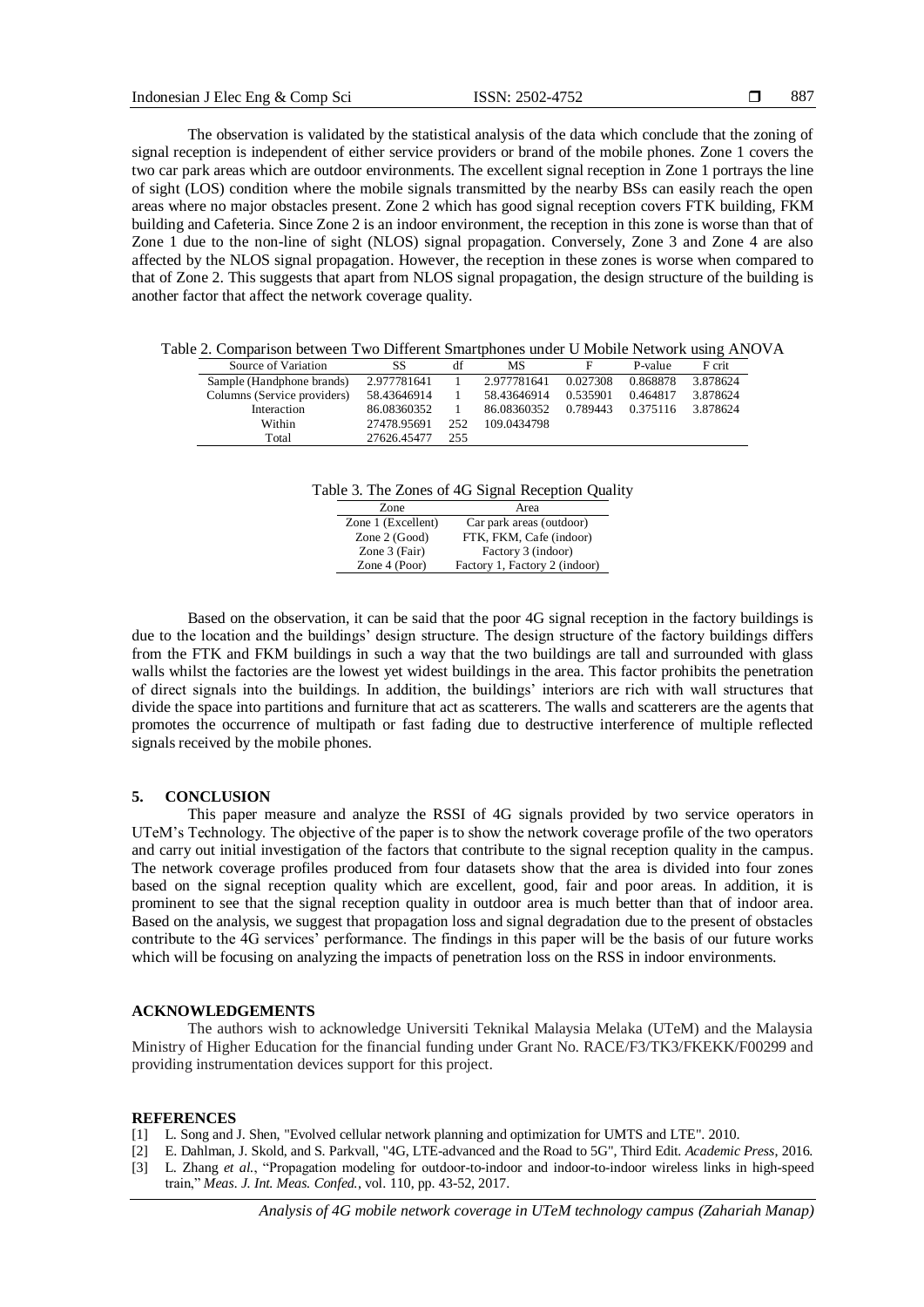- [4] H. Xu, C. Shi, W. Zhang, and Y. Yang, "*Field testing, modeling and comparison of multi frequency band propagation characteristics for cellular networks*," in IEEE International Conference on Communications, ICC 2016, 2016, pp. 1-5.
- [5] S. K. Jha, R. Rokaya, A. Bhagat, A. R. Khan, and L. Aryal, "*LTE Network: Coverage and Capacity Planning — 4G Cellular Network Planning around Banepa*," in International Conference on Networking and Network Applications (NaNA), 2017, pp. 180-185.
- [6] E. T. Tchao, J. D. Gadze, and J. O. Agyapong, "Performance evaluation of a deployed 4G LTE network," *Int. J. Adv. Comput. Sci. Appl.*, vol. 9, no. 3, pp. 165-178, 2018.
- [7] Z. Bo, D. Yuanfeng, and Y. Dongkai, "The Impact of New Features on Positioning Technology in LTE-A System," *Mob. Inf. Syst.*, vol. 2015, pp. 1-10, 2015.
- [8] J. Walrand and S. Parekh, "Communication Networks: A Concise Introduction", in *Synthesis Lectures on Communication Networks*, vol. 3, no. 1, 2010, pp. 1-192.
- [9] L. Zhang, X. Gu, Z. Liu, L. Zhang, and H. Moon, "Modeling and Analysis of Indoor Coverage Probability for Future 3D Dense Mobile Networks," in *International Symposium on Wireless Personal Multimedia Communications*, 2017, pp. 246-251.
- [10] A. A., A. Y. K., U. N.M, and A. E.E, "Radio Wave Detection Using Cost 231-Hata Model for Wireless Network Planning; A Case Study of Senate Building Environs of Unilag, Nigeria," *Int. J. Adv. Sci. Res. Eng.*, vol. 4, no. 12, pp. 107-113, 2018.
- [11] E. Vinogradov, A. Bamba, W. Joseph, and C. Oestges, "Physical-Statistical Modeling of Dynamic Indoor Power Delay Profiles," *IEEE Trans. Wirel. Commun.*, vol. 16, no. 10, pp. 6493-6502, 2017.
- [12] J. Senic, C. Gentile, P. B. Papazian, K. A. Remley, and J. K. Choi, "Analysis of E-Band Path Loss and Propagation Mechanisms in the Indoor Environment," *IEEE Trans. Antennas Propag.*, vol. 65, no. 12, pp. 6562-6573, 2017.
- [13] M. K. Marina, V. Radu, and K. Balampekos, "*Impact of Indoor-Outdoor Context on Crowdsourcing based Mobile Coverage Analysis*," in Workshop on All Things Cellular: Operations, Applications and Challenges, 2015, pp. 45-50.
- [14] F. Afroz, R. Subramanian, R. Heidary, K. Sandrasegaran, and S. Ahmed, "SINR, RSRP, RSSI and RSRQ Measurements in Long Term Evolution Networks," *Int. J. Wirel. Mob. Networks*, vol. 7, no. 4, pp. 113-123, 2015.
- [15] S. Ahmad, S. Musleh, and R. Nordin, "*The Gap between Expectation & Reality: Long Term Evolution (LTE) &Third Generation (3G) Network Performance in Campus with Test Mobile System (TEMS)*," in International Conference on Mathematical Modelling and Computer Simulation, 2016, pp. 164-168.
- [16] V. Degli-Esposti, E. M. Vitucci, and R. Martin, "A Simple and Versatile Field Prediction Model for Indoor and Indoor-to-Outdoor Propagation," *IEEE Access*, vol. 5, pp. 13270-13276, 2017.
- [17] G. Castro, R. Feick, M. Rodríguez, R. Valenzuela, and D. Chizhik, "Outdoor-to-Indoor Empirical Path Loss Models: Analysis for Pico and Femto Cells in Street Canyons," *IEEE Wirel. Commun. Lett.*, vol. 6, no. 4, pp. 542–545, 2017.
- [18] V. Degli-Esposti *et al.*, "A Semideterministic Model for Outdoor-to-Indoor Prediction in Urban Areas," *IEEE Antennas Wirel. Propag. Lett.*, vol. 16, pp. 2412-2415, 2017.
- [19] R. Nlend and E. Tonye, "Planning and simulation of LTE radio network: case of the city of Yaoundé," *J. Electron. Commun. Eng.*, vol. 14, no. 2, pp. 19-29, 2019.
- [20] M. Farhoud, A. El-Keyi, and A. Sultan, "*Empirical correction of the Okumura-Hata model for the 900 MHz band in Egypt*," in International Conference on Communications and Information Technology, 2013, pp. 386-390.
- [21] Z. K. Adeyemo, O. K. Ogunremi, and I. A. Ojedokun, "Optimization of okumura-hata model for long term evolution network deployment in lagos, nigeria," *Int. J. Commun. Antenna Propag.*, vol. 6, no. 3, pp. 146-152, 2016.
- [22] D. Djomadji Eric Michel and T. Emmanuel, "Optimization of Okumura Hata Model in 800MHz based on Newton Second Order algorithm. Case of Yaoundé, Cameroon," *J. Electr. Electron. Eng.*, vol. 10, no. 2, pp. 2278-1676, 2015.
- [23] S. K. Noh and D. Y. Choi, "Propagation model in indoor and outdoor for the LTE communications," *Int. J. Antennas Propag.*, vol. 2019, 2019.
- [24] W. Xue, W. Qiu, X. Hua, and K. Yu, "Improved Wi-Fi RSSI Measurement for Indoor Localization," *IEEE Sens. J.*, vol. 17, no. 7, pp. 2224-2230, 2017.
- [25] N. S. Nkordeh, A. A. A. Atayero, F. E. Idachaba, and O. O. Oni, "LTE network planning using the Hata-Okumura and the COST-231 Hata pathloss models," *Lect. Notes Eng. Comput. Sci.*, vol. 1, pp. 705-709, 2014.

# **BIOGRAPHIES OF AUTHORS**



Zahariah binti Manap is currently working as a senior lecturer in Department of Electronics and Computer Engineering Technology, Faculty of Engineering Technology, Universiti Teknikal Malaysia Melaka. She received her B.E and M.E. in Communication and Computer Engineering from Universiti Kebangsaan Malaysia, Selangor, Malaysia in 2000 and 2003 respectively. Her research interests include Mobile & Wireless Communications, Wireless Sensor Networks and Positioning & Location Estimation.